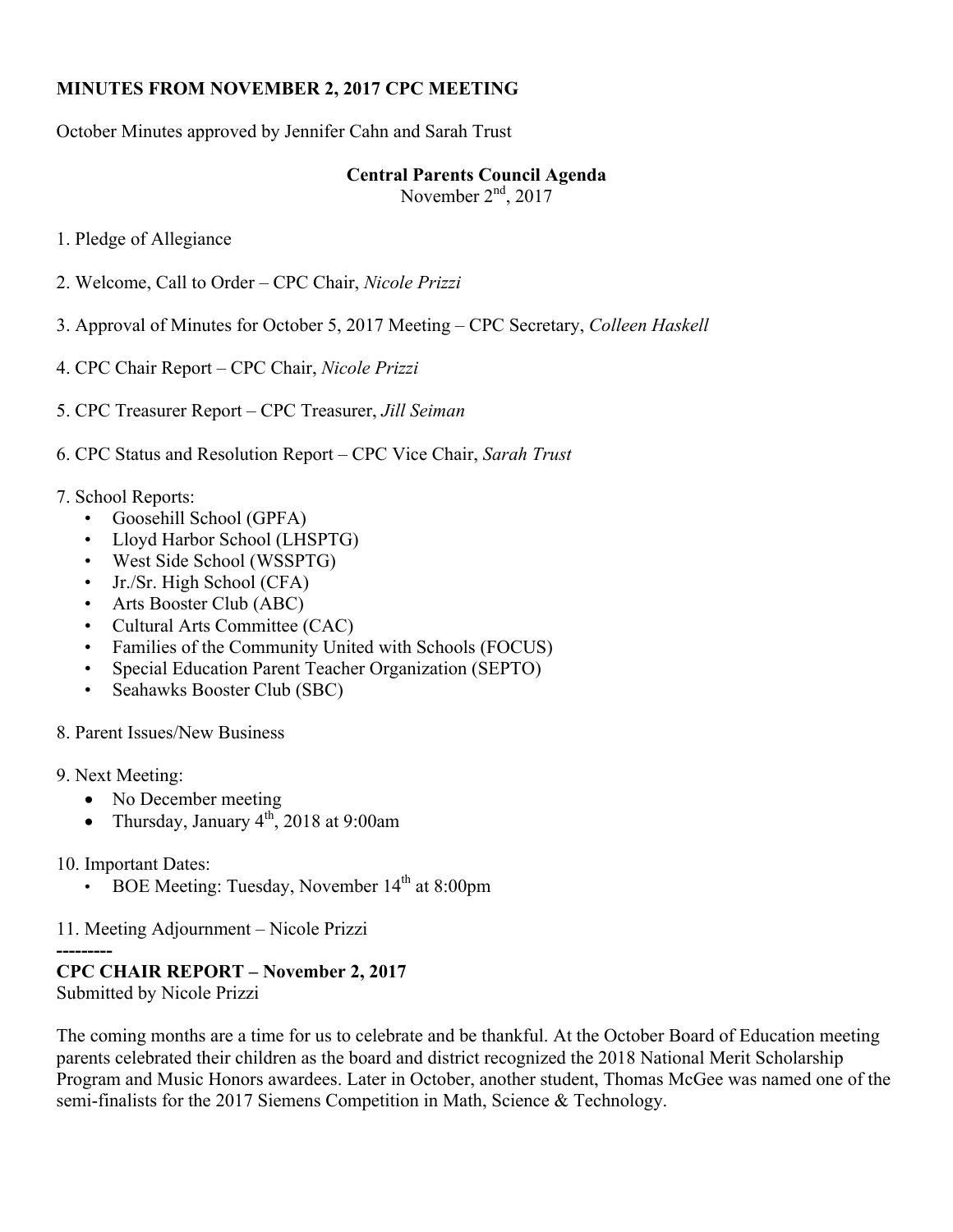As a recap, the CPC board met with Mr. Fenter October and discussed the following topics:

## • **Health & Wellness:**

- o *Drugs & Alcohol Awareness*:
	- In partnership with the FOCUS parent group, the district offered a presentation on the effects of drugs  $\&$  alcohol on the brain to the 11<sup>th</sup> and 12<sup>th</sup> graders. Health teachers provided follow up in the classroom following the Dr. Dewey presentation and will have additional speakers through the year to support the topic.
	- The district is continuing to review the curriculum and support materials available for all grades to ensure it is addressing current issues
- o *Nutrition (recap from Nutrition meeting on 10/26 with Gerri Tiger):*
	- § Curriculum:
		- Eating healthy: Topic is addressed by health curriculum
		- The HS Health Teacher brings in a nutritionist speaker to discuss making healthy choices with students. Some coaches also address health eating habits with their athletes.
		- The district is looking at another program "Health Smart" as a possible alternative to the Great Body Shop.
	- § School lunches:
		- Elementary K-6 follows National School Lunch program guidelines. All snacks & meals provided at the school are held up against a formula/
		- The district will consider adding additional snacks. The district belongs to a purchasing co-op that allows ordering in bulk at cost savings. School representatives to the district nutrition committee will follow up with Gerri tiger to review suggestions.
		- A large number of snacks will be rotated at the schools, currently though specific snacks can not be omitted from offerings.
		- Parents should take opportunity to speak with children about choices they make. In addition, items can be flagged in the system for individual student purchases [i.e. limit number of snacks, purchase of lunches] for the food clerk.
		- Gluten free menu is available but require a Doctors and students will be limited only to food on the GF menu.
- **State Assessments:** Dr. Bellino is available for further review of the state assessments. In the next year we will discuss other formats to which the data can be presented to parents. For more information about the assessments and results across the state visit: https://data.nysed.gov/
- **Buses:** The CPC board discussed the contract process and ridership with the administration. James Stucchio provided a thorough review of the contract renewal and bid process and how the district maintains pricing. Regarding ridership, the district is considering reviewing the high school late busses timetable to determine if the times are meeting the needs of the students in after school activities.

**\*Important Reminder:** There is no CPC meeting in December, the next meeting will be held on Thursday, January  $4<sup>th</sup>$  2018 at 9:00 AM.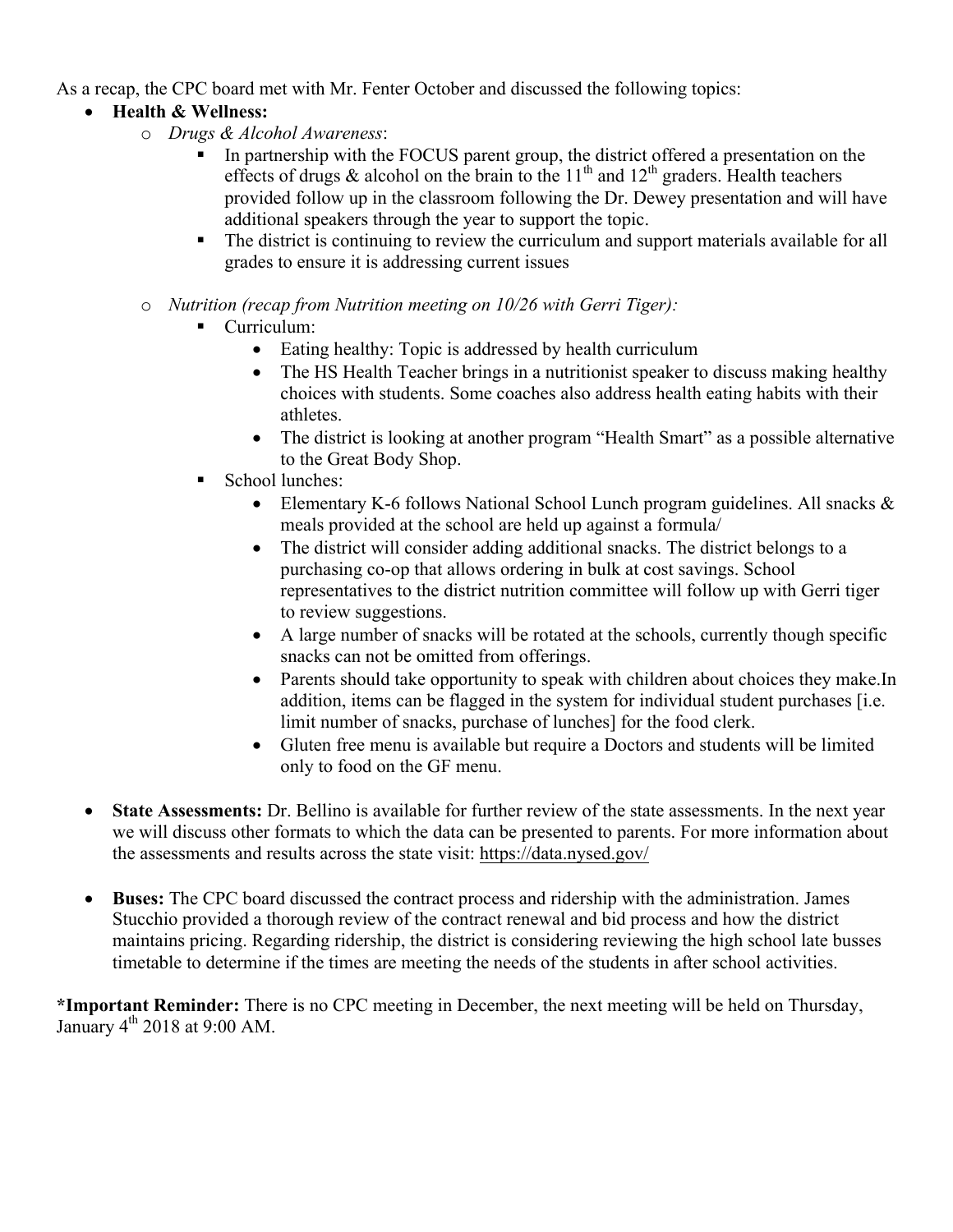#### **Upcoming topics for CPC:**

• **May**: Guidance report

Regards, Nicole Prizzi

# CENTRAL PARENT COUNCIL COLD SPRING HARBOR SCHOOL DISTRICT STATUS AND RESOLUTION REPORT - November 2, 2017

DISTRICT ITEMS 2017-2018 DISTRICT GOALS – ONGOING, adopted July 11, 2017 (see Board website for full goals handout)

Instructional Goal

- To examine and further develop our current K-12 curricula to ensure cohesive instruction aligned with Next Generation English Language Arts and Mathematics Learning standards, Next Generation Science Standards, and the Social Studies C-3 Framework,
- To develop a K-12 research and writing continuum to ensure that all students are engaging in thoughtful and original research at all levels.
- To further enhance our Science Research program to provide interested students with the opportunity to engage in high level research and compete in national science competitions (Siemens, Regeneron, etc.)
- To examine our current Junior High School program to determine if the structure of the time and support for our early adolescent students represents an optimal design.

Technology

To implement Creative Learning Labs in all elementary schools to support student learning, collaboration, critical thinking and research.

To expand our emphasis on thoughtful use of technology, including the establishment of the position of, Executive Director of Instructional and Administrative Technology, to support student-centered learning, small group instruction, and inquiry-based research for students at all grade levels.

Professional Development

To provide continuous and comprehensive support and professional learning through the implementation of a four year Mentoring Program for teachers new to Cold Spring Harbor.

Health/Wellness/Safety

To maximize the impact of our social and emotional programs, as eel as that of the efforts of our staff, including a newly added psychologist at the Junior High Level, to promote healthy and safe decisions in our students. To implement the Too Good For Drugs in the Substance Abuse Prevention Program (SAPP) in grades 8 and 9 as a means of addressing the issues of drug and alcohol use.

Facilities

To revisit and review the next steps to improve our facilities to address academic, physical education, and wellness programs as well as the areas of security and energy efficiency.

Finance

To continue to navigate the impact of the tax cap and recent developments in the changes to state aid formulas to ensure the financial health of the district in the long-term.

#### TEACHER ITEMS

None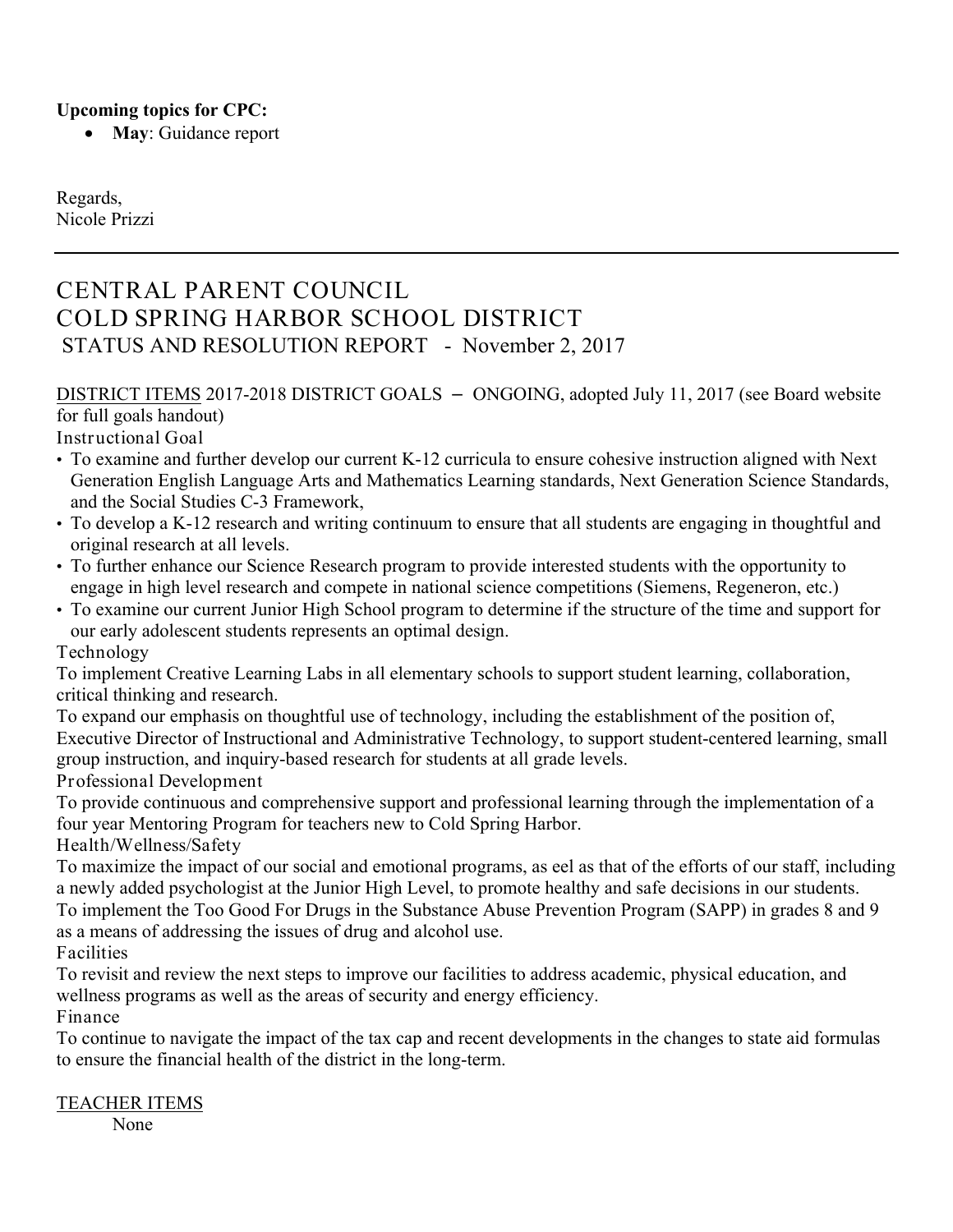## PARENT ITEMS

#### *Bullying*

- Parents are concerned about school approaches to bullying. The district is training teachers and administration in Restorative Justice which is an "approach to discipline that focuses on repairing harm through inclusive processes that engage all stakeholders. Implemented well, restorative justice shifts the focus of discipline from punishment to learning and from the individual to the community.
- At the jr/sr high level, students are assigned to the "Citizenship Room" after school for an hour. The staff works with students to help them make good decision and engage in reflective exercises. Ending at 3:30, students will have to explain to their coaches why they were late for practice.

#### *Class Sizes*

- Parents expressed concern about the class sizes in first and second grade at Goosehill and Lloyd Harbor Schools.
- The class size guidelines announced two years ago by the Board of Ed were as follows:

K-1st 23 max 2nd-3rd 25 max 4th 26 max 5th-6th 27 max

• The administration will continue to monitor these grades as well as all others, and make adjustments on a yearly basis as needed. These decisions are discussed at many levels with parents, teachers, principals and administration.

#### *School Lunch and Snacks*

- Parents expressed concern about the choices for school lunch in the elementary schools. Discussion of the main course and the options for snacks occurred on CSH Moms.
- Policy 5405 presents guidelines for student wellness and reads in part:

B. Snacks:

All packaged snacks and vending items provided by the district should be

in single serving packages and meet the following criteria:

- · Total fat equal to or less than 7 grams of fat per serving
- · Saturated fat equal to or less than 2 grams per serving
- · Sodium equal to or less than 360 milligrams per serving
- · Sugar equal to or less than 15 grams per serving
- · Contain no trans fatty acids
- · To the maximum extent practicable, be free of preservatives or artificial
- colorings, including nitrates, MSG, dyes, high fructose corn syrup, and partially hydrogenated oils.
- There was a meeting on Thursday, October 26th of the Nutrition Committee. PTG representatives attended, as well as the CPC Chair.

## OTHER DISTRICT ITEMS

## *Health*

- FOCUS and the CFA hosted Dr. Stephen Dewey, a neuroscientist with the Feinstein Institute, for a discussion of the affect of drugs (from caffeine to heroin) not the brain. The 11th and 12th graders had an in school presentation and parents and other students attended at night.
- The district is exploring adding a "Too Good for Drugs" program. Too Good for Drugs is a 5-8 grade schoolbased program that gives students the knowledge, skills and attitudes they need to make good decisions and avoid drug use.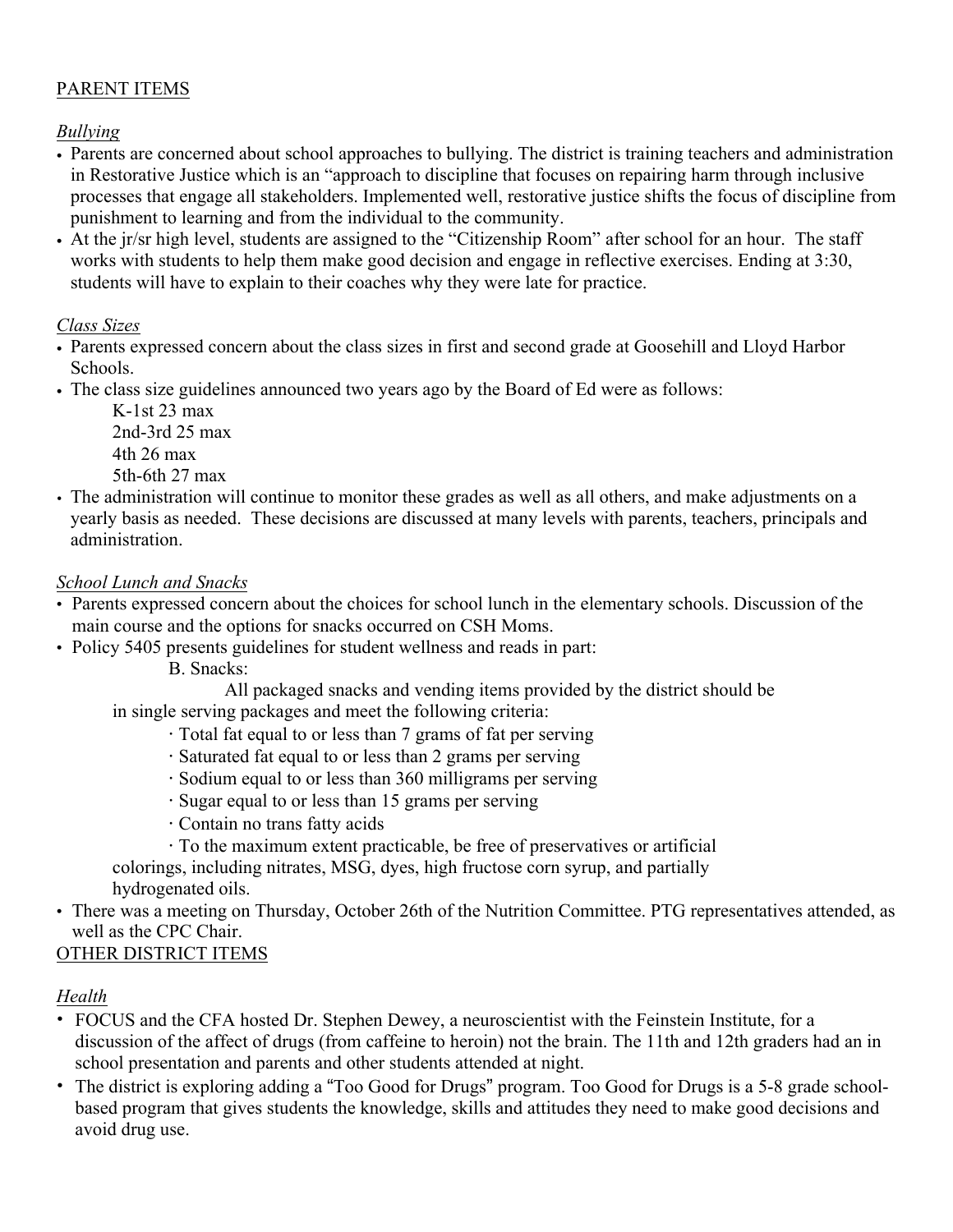• The high school will extend the Substance Abuse Prevention program to grades 11 and 12.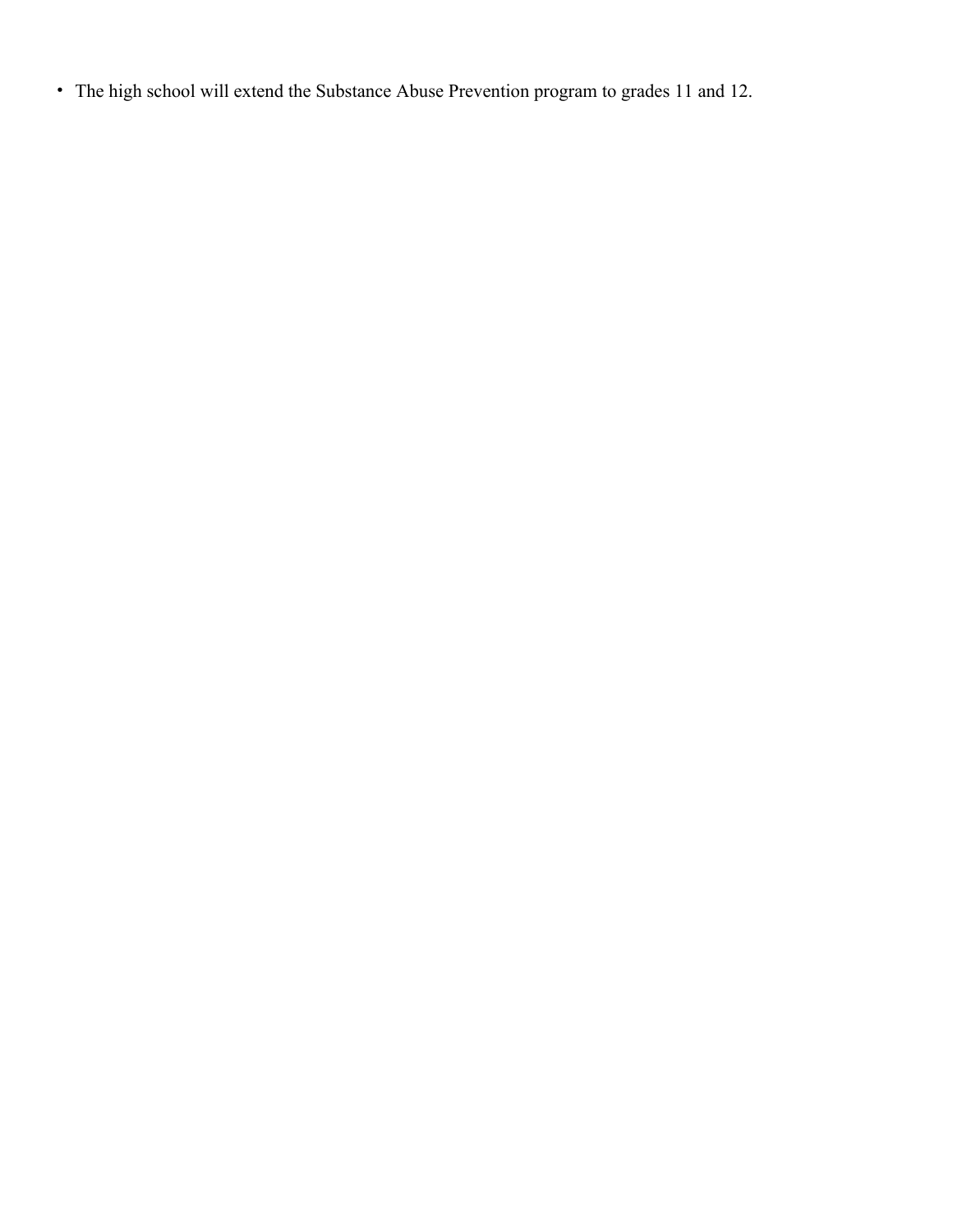#### *Facebook and Twitter*

- Karen Spehler has set up a new CSH district Facebook page. This page is set up to alleviate concerns about members' privacy. There is no need to be friends with anyone to follow this page. For district updates, please like the page on Facebook.
- The CSH schools are now using Twitter. Please follow them at:
	- @CSHJrSrHS
	- @CSHGoosehill
	- @CSHLloydHarbor
	- @CSHWestSide
	- @CSHathletics

#### *Buses*

- Many buses are underutilized. People question whether the district should get a new bid for busing. Generally, bids result in a 20% increase in cost. Also, there is not a significant amount of competition in the school busing industry here because our companies have to be local in order to provide quality service. Instead, we extend our contracts which only increases the cost by the CPI.
- The district will look at ridership at the Jr. and Sr. High. Including late buses. The 4 o'clock late bus works for after school clubs, but many of the athletic practices end at 4:15 and those students then need to wait until 5 pm for the bus.

#### *Science*

- CSH Senior Thomas McGee was named a Siemens semi-finalist, a first for the district. There were 300 semifinalists in the nation.
- There will be a Science Symposium for the science research program. The students will be sharing their work in May, parents will attend.

#### *Assessments*

- There have been several changes to assessments at a state level this year. The district will send out a letter outlining them. Some of the changes include that the tests have been shortened to two days instead of three. They are un-timed, the standards have been revised.
- Under ESSA (Every Student Succeeds Act), schools are required to have at least 95% of students taking the assessments. Last year, we had 20% opt out.
- Our schools are making adjustments to our own benchmark assessments, determining which tests are necessary in an effort to minimize testing.

## *Vaping*

- Vaping was addressed on the first day of school in a direct way. This will serve as notification of the policy so that all students are aware of the policy. Violations will be discussed with parents first, another violation will result in punishment.
- Students have already received disciplinary action for vaping and offenders will continue to receive disciplinary action.

#### *Curriculum Committee*

• CPC and the Administration will work on a document to establish this committee for next year.

## *Ongoing:*

*Returning Tests Science education in elementary school Sport Facility*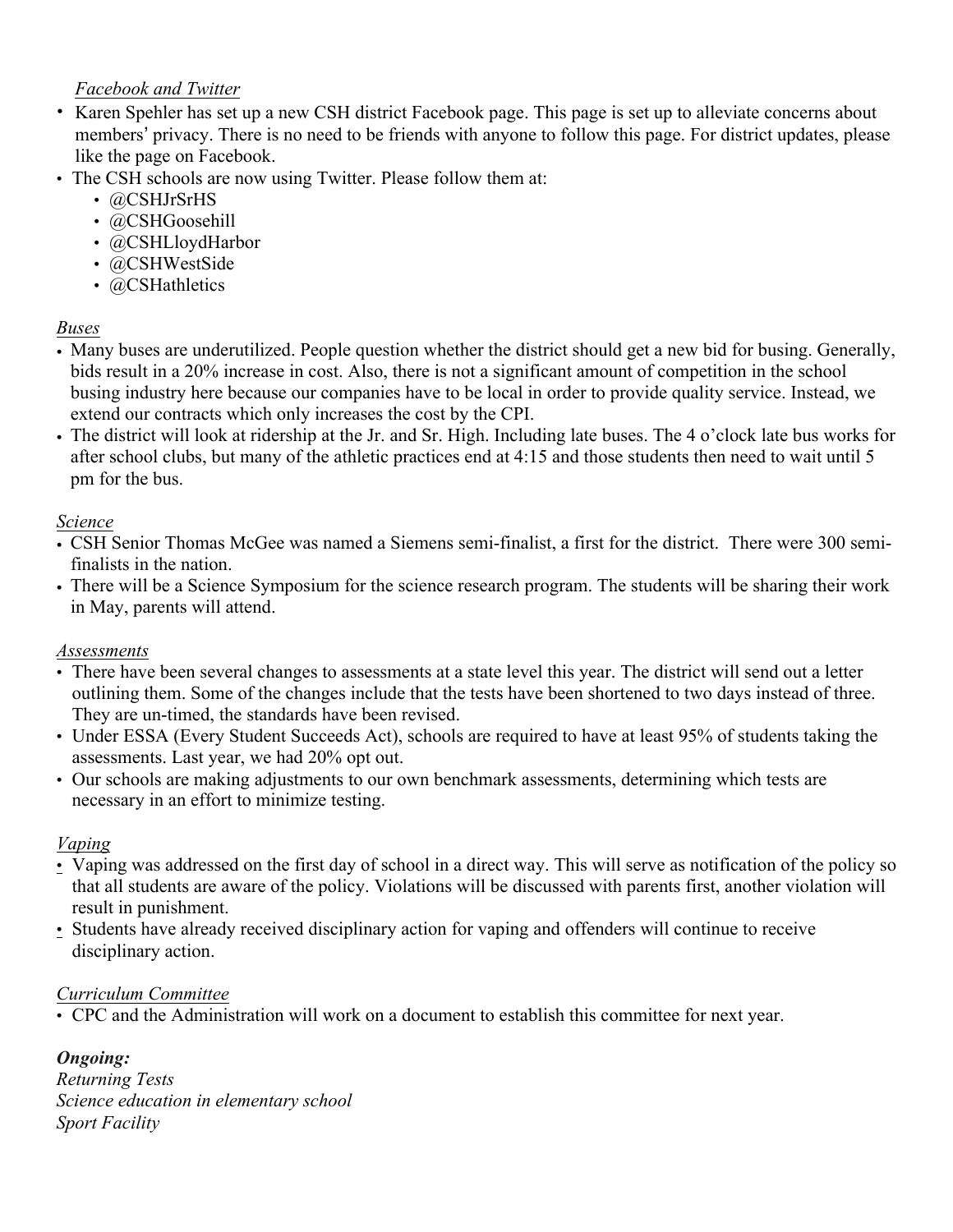*Tutoring FLES Science Education Athletics Schedule Next Gen Standards Code of Conduct Pride Survey*

*Previous topics: Athletics Scheduling, Busing, Class Sizes, CPC Accessibility, Drivers' Education, Downtime near holiday breaks, Drugs, Flood at HS, 7th Grade Honor Roll, 8th Grade Accelerated Math, Security, Teacher recruitment & retention, Test Scores, Rankings, Lead Testing*

# **CPC MEMBER ORGANIZATION REPORTS- November 2017**

## **GOOSEHILL**

We have an exciting next few weeks at Goosehill. Yesterday was our Halloween parade, crafts and dance party.

On Monday 11/6 is our Parents Night Out At Honu. Please come support the school and all our activities. We have some amazing raffles. Tickets are available online or by sending in a check in your child's folder. On 11/8 we'll be having a guest speaker at our GPFA meeting. Kim Gilroy is a Holistic Health and Wellness Coach and she will be providing our parents with ways to provide easy and healthy meals and snacks for our children.

Her website is www.kimgilroyinsideout.com

On 11/16, we have children's author Richard Torrey coming to read and sign books.

All the Goosehill families will be participating in our Thanksgiving drive for Helping Hands Mission in Huntington Station. We provide over 10 full meals and a few hundred dollars towards other things they might need.

## **WESTSIDE**

We had a very successful West Side Win Fundraiser. Thank you, again, to the Parziale family, and Allison Monaco and Allison Standerwick for chairing this amazing event.

Last month, we had our first evening PTG meeting, which went very well. Our next evening PTG meeting will be in February 2018.

WSS PTG Budget was presented and approved at our last monthly PTG Meeting.

We had several successful school events in October, including the Book Fair and Tomato Sauce Day the week of 10/16, and the Halloween Dance this past Friday. Parents have signed up and starting to come to recess, and the new Spirit Wear line is off to a great start!

Our new play area has been enhanced to include a volleyball net and pickle ball.

Our next monthly PTG meeting will be Monday, November 13th, in the Creative Learning Lab.

## **LLOYD HARBOR**

Our annual fundraiser, LH Unites was held on October 13<sup>th</sup> at Bill and Denise Burns' house. We had a fun night and gave away some wonderful raffle prizes. Attendance was up and we netted about \$25,000.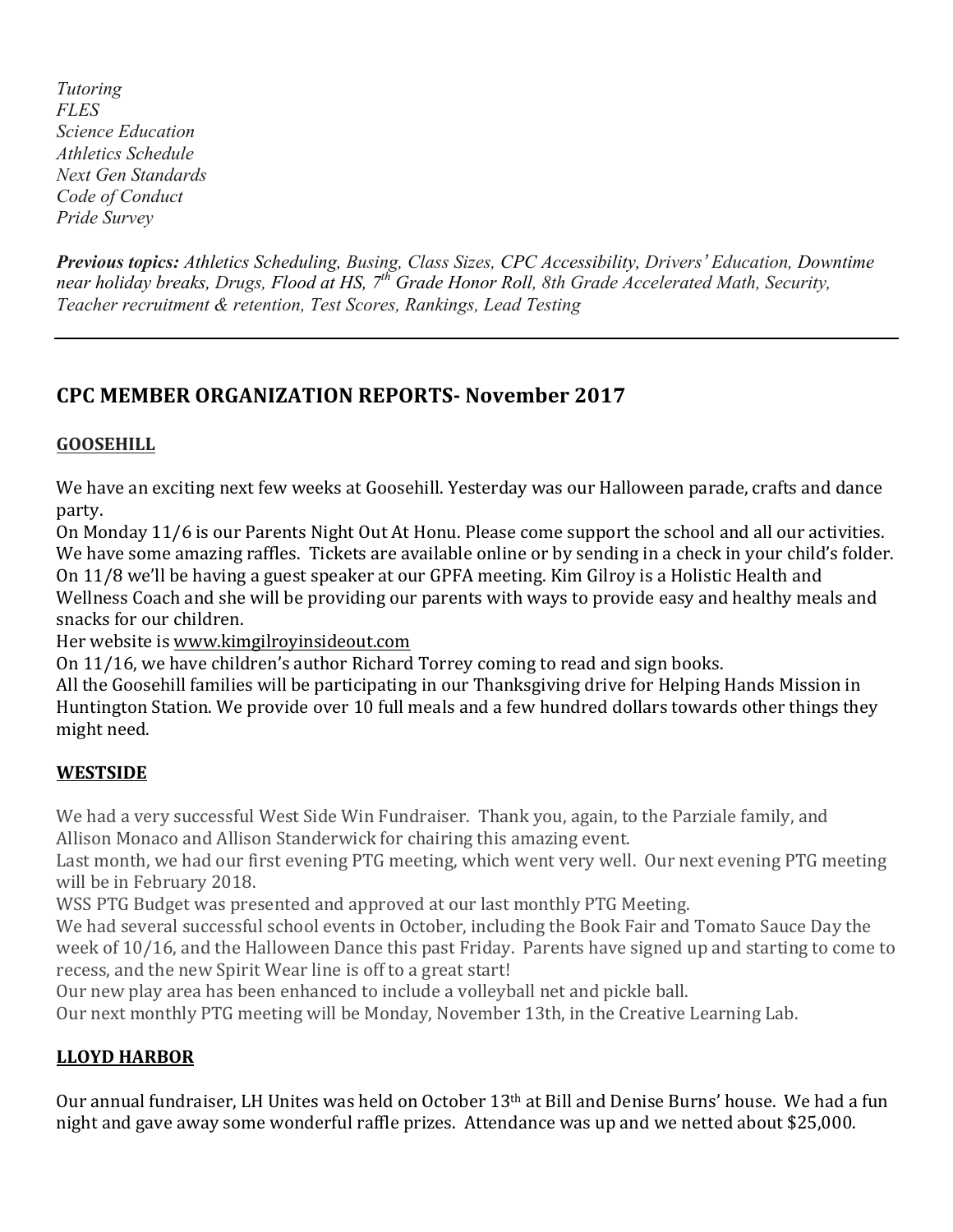Thank you to all those that participated and a special thank you once again to the Burns family for generously opening their home to us!

Our fall festival was held on Halloween and was a great day for all the kids. Our parent volunteers were wonderful and we couldn't have done it with out them. A special thank you to our wonderful chairs, Sarah Rostan, Alex Whelehan, and Chloe Henning.

November is a quire month and we will be prepping for our Holiday Boutique held in December. Looking forward to the fun events ahead!

## **\*\*Parents will have the opportunity to see the LHS Creative Learning Lab at the next PTG meeting, 11/9.**

## **JUNIOR/SENIOR HIGH SCHOOL**

Winter sports begin this month for both the Junior and Senior High.

The Senior High play is this weekend. The Coffee House Jam is Friday, November 17.

Our Holiday Cookie Bake for the staff is on December 13. You will be receiving email reminders. Please bring in cookies, the staff really appreciates them.

Our next CFA meeting is next week - Tuesday, November 7 @ 9:30am. We do not have a meeting in December.

#### **\*\*Helena Grossman shared the exciting news about the solar panel program in Mr. Healy's class, including it's use as a charging station. Also, Save the date for the CFA Literary Luncheon, 4/18/18. This year's book is the Lilac Girls.**

## **SEPTO**

## Completed:

On Tuesday, October 17th the district speech therapists and occupational therapist, Devon McDevitt, Rachel Schnurr, Maria Fritz-Rodriguez and Pam Lawson provided an overview on developmental milestones. The presentation highlighted skills children are expected to have at different ages and grade levels. The presentation also provided tips and strategies to enhance interactions and homework productivity.

UPCOMING:

- Taste of the Town Event: Invitations were sent out for the Taste of the Town event to current SEPTO members and past SEPTA membership. The event will be held on Friday, November 17th and will provide a tasting menu from various restaurants in Cold Spring Harbor and Huntington. Funds raised from the event will go towards things such as student awards, teacher appreciation, and teacher wish lists.
- Wonder Poster Contest:
	- o SEPTO has orked with staff and principals at Llyod Harbor and Westside to bring Wonder to life. Students were asked to create posters that embody the themes of the book. In addition, some classrooms asked students to read the book OR for the younger grades the book was read aloud. Wonder is a fictional story of August Pullman, a 10-year-old with a